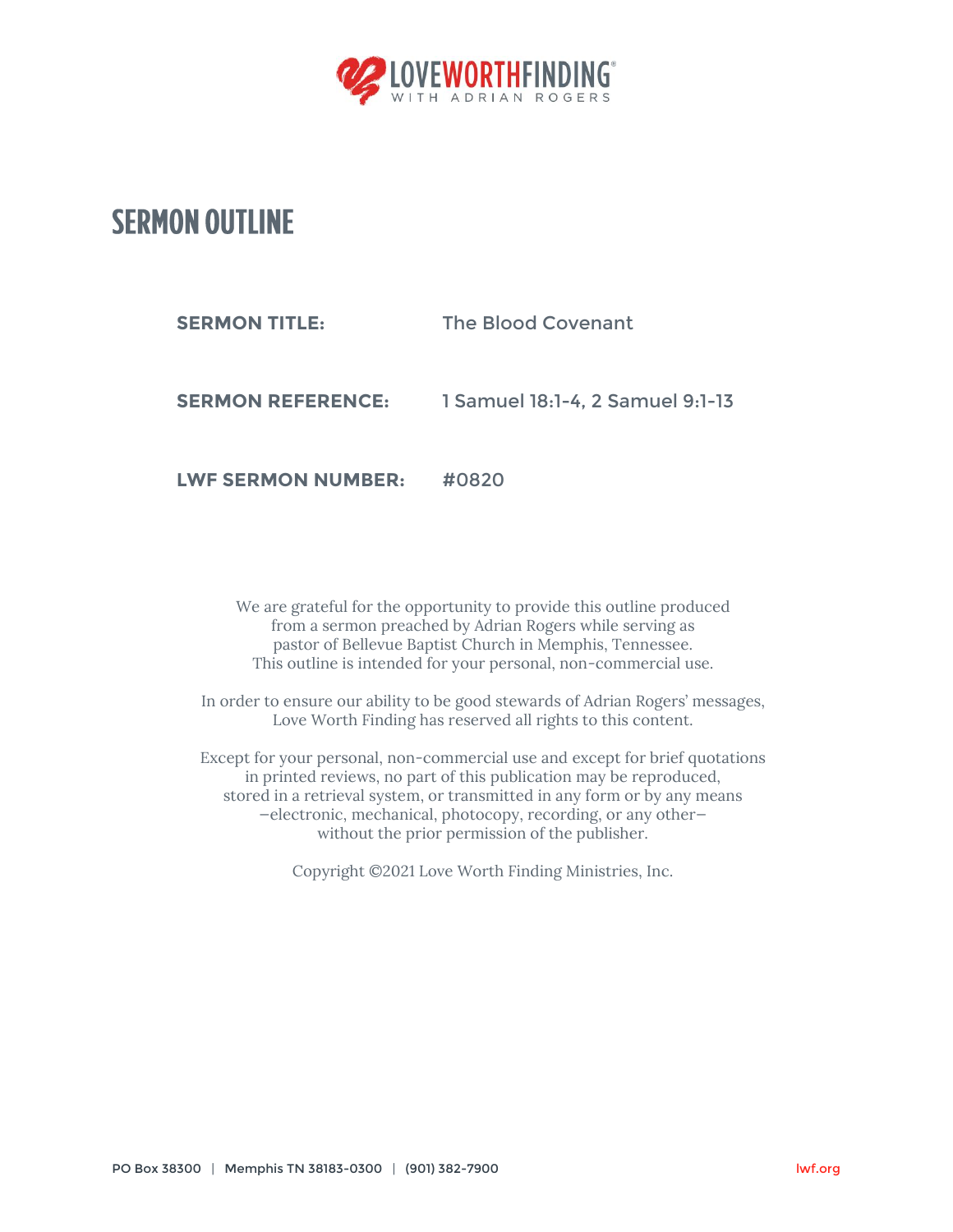- 1) INTRODUCTION
	- a) 1 Samuel 18:4
	- b) One of the greatest truths that we will ever learn and one of the greatest concepts that we can ever know is the truth of the blood covenant and the concept of the blood covenant.
	- c) A blood covenant was an unbreakable partnership between two people who greatly loved and trusted one another.
		- i) The blood covenant was practiced not only in Bible times, but historians tell us that it has been practiced by most primitive tribes.
	- d) When people who were very close friends entered into a covenant, there was a mutual mingling of lives.
	- e) A blood covenant involved three things:
		- i) A sharing of possessions
			- (1) Many times, to symbolize that they were in covenant with one another, their possessions would be co-owned and co-mingled.
				- (a) For example, if you entered into a covenant with someone, you would take off your coat or tunic (which would represent your possessions) and give it to that person.
				- (b) This would symbolize that what you have belongs to the person with whom you are in covenant.
		- ii) A sharing of protection
			- (1) If you were ever in a battle or a fight, you could count on the other person to be at your side.
			- (2) The enemies of one of the persons in the covenant would be the enemies of the other, just as the friends of the one would be the friends of the other.
			- (3) In order to symbolize this, many times they would exchange an implement of war (such as a hatchet, a sword or a spear).
				- (a) Whenever you're in trouble, my weapons and my hand are yours, and I'll fight your battles with you or even for you.
		- iii) A sharing of personhood
			- (1) An incision or cut would often be made in the wrist of the right hand of each person.
			- (2) These hands would be clasped where the wrists would touch and the blood would co-mingle.
			- (3) With their hands clasped, they would lift their hands to Heaven and pledge themselves one to the other and pronounce that the very lifeblood that flows through one now flows through the other. (a) They have become blood brothers.
	- f) David and Jonathan made a blood covenant.
	- g) When people entered into covenant, they had a new attitude one toward another.
		- i) The Bible calls this attitude "lovingkindness."
			- (1) This is a blood covenant word.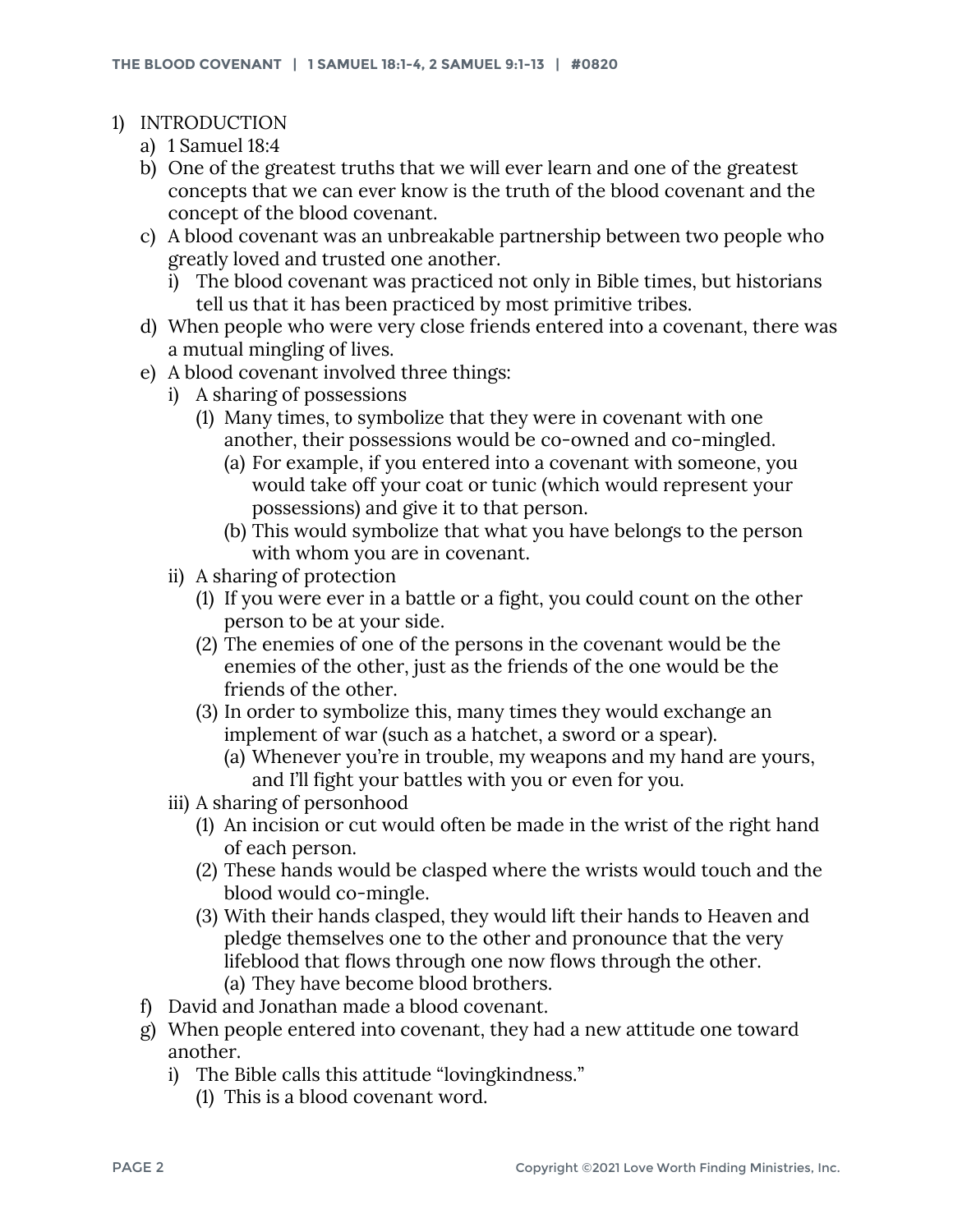- ii) The word "friend" is also a blood covenant word.
	- (1) We use the word "friend" very lightly today, but it was not meant to be used lightly.
	- (2) People who were in blood covenant, one with the other, were called friends.
- iii) Proverbs 18:24
	- (1) If you're in a blood covenant with someone, your relationship (your duties and responsibilities) to that person are understood to be closer than your duties and responsibilities to a brother of the flesh.
- h) 1 Samuel 18:1-4
	- i) In verse four, we see the sharing of possessions and the sharing of protection.
	- ii) In verse three, we see a sharing of personhood itself.
	- iii) There could not be a deeper commitment than the one Jonathan and David made one to another on that day.
- i) After Jonathan and David made the covenant, Saul became more and more insanely jealous of David.
	- i) 1 Samuel 19:1-3
	- ii) Saul was so insane with rage and eaten up with envy that his decree went out to everyone to kill David.
		- (1) David is then hunted like a wild animal, hiding in holes and caves.
	- iii) But Jonathan was more loyal to David at this time than he was to his own father.
		- (1) There is a sense in which Jonathan was guilty of treason, not only against the king, but disloyalty to his own father.
		- (2) Jonathan now had a higher relationship.
	- iv) Jonathan took David's side and came to his aid because they are now blood brothers.
- j) Later on, both Jonathan and Saul were slain by the Philistines.
	- i) 1 Samuel 31:1-5
- k) David, God's anointed, became king over Israel.
	- i) David now has virtually unlimited power as a king.
- l) 2 Samuel 9:1
	- i) It is likely that when David began to ask if there were any left of the house of Saul, that everyone there thought that he was going to take vengeance upon his enemies.
		- (1) They likely thought that David was going to root out the last vestige of the family of Saul and persecute them to death.
	- ii) When a person entered into covenant with another, not only did he enter into covenant with that person, but he also entered into covenant with the relatives, children and offspring of that person.
- m) 2 Samuel 9:2-6
	- i) When Saul and Jonathan were slain and it was obvious that David (Saul's enemy) would be king, there was panic in the household of Saul.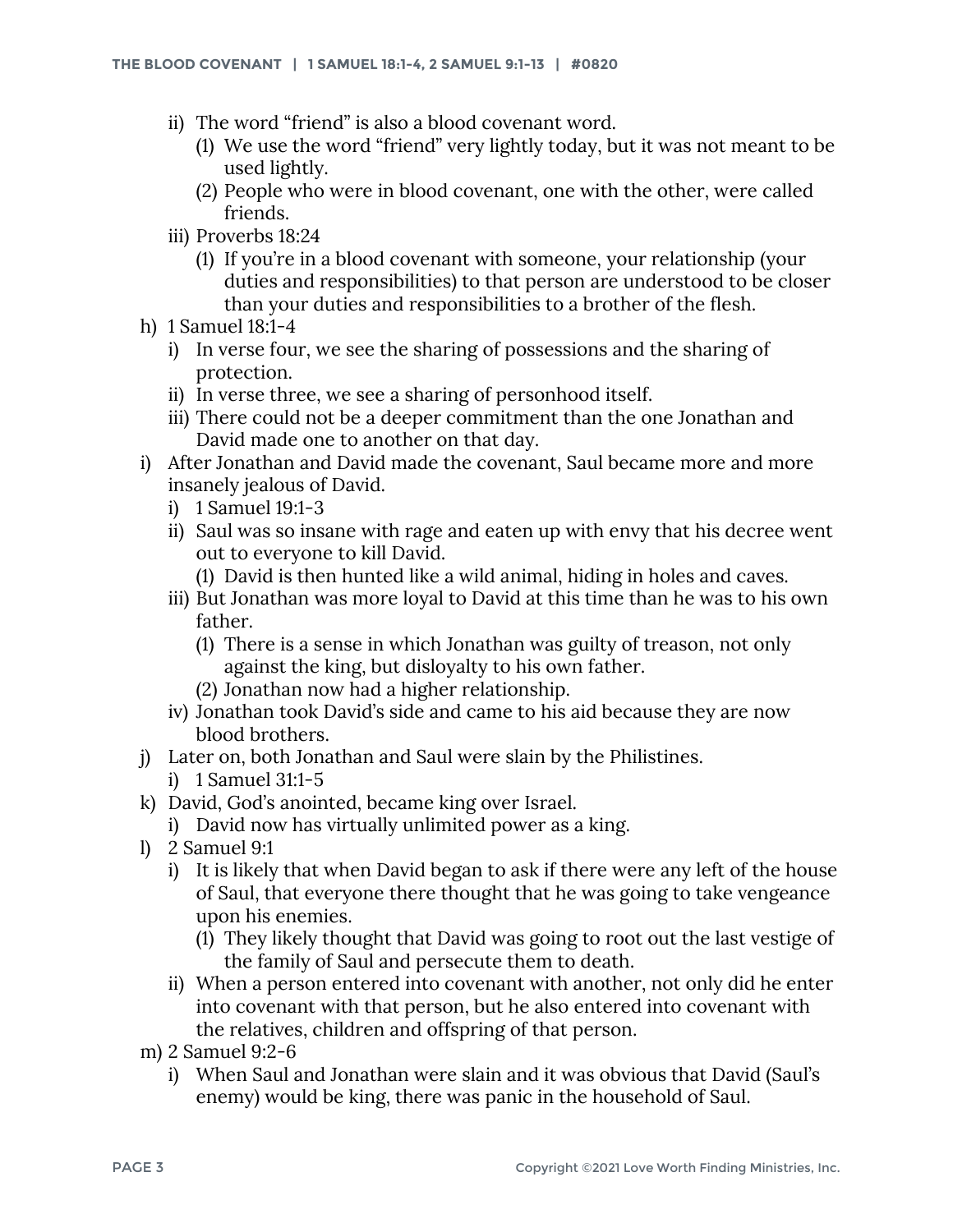(1) Everyone started to flee.

- ii) There was a nurse who had been given the job of taking care of Jonathan's son, a baby named Mephibosheth.
- iii) Thinking perhaps that the baby would be harmed because he was Saul's grandson, the nurse ran out with the little baby in order to hide the baby.
	- (1) The nurse was in such a panic and in such a hurry that she tripped and fell with the baby in her arms.
	- (2) The weight of her body crushed the baby beneath her, and the little baby's legs were hopelessly mangled in the fall.
	- (3) From that time on, the baby was lame in his feet and was crippled.
- iv) The nurse took the baby to a hideout called Lodebar.
	- (1) The name itself means "a place of no pasture."
	- (2) Lodebar was a dark, dingy, dirty hideaway.
	- (3) It's likely that the nurse continually warned Mephibosheth that David was his enemy and that he had to always hide from David.
		- (a) Mephibosheth grew up fearing David and hating David.
		- (b) All the while, Mephibosheth was in a blood covenant relationship with David.
- v) When Mephibosheth sees the king's entourage coming for him, he likely thinks that he will be killed.
- vi) Mephibosheth is taken to the palace.
	- (1) He has never even seen the palace before.
	- (2) He hopes for mercy, but he knows that the sentence of death is upon him.
- n) 2 Samuel 9:7-10
	- i) Mephibosheth now has to decide whether to refuse the terms of the covenant and continue to be an enemy of David and receive the judgment that was due, or to personally ratify the covenant and receive the benefits and blessings of the covenant.
		- (1) Mephibosheth made the right decision.
	- ii) Yesterday, Mephibosheth was an outcast, a rebel and an enemy. (1) Today, he is an insider and a friend.
	- iii) Yesterday, he was in a hideout. (1) Today, he is in a palace.
	- iv) Last night, he slept on a mat of straw.
		- (1) Tonight, he sleeps on silken sheets.
	- v) Yesterday, he had nothing.
		- (1) Today, he is wealthy.
- o) It is likely that Mephibosheth noticed the scar on David's wrist.
	- i) In those days when they would make a covenant, they would rub dark powder into the wound and leave a mark there.
		- (1) It was called "a mark of the covenant" to remind them.
	- ii) Mephibosheth knew that all of these blessings were because of the covenant his father had made with David.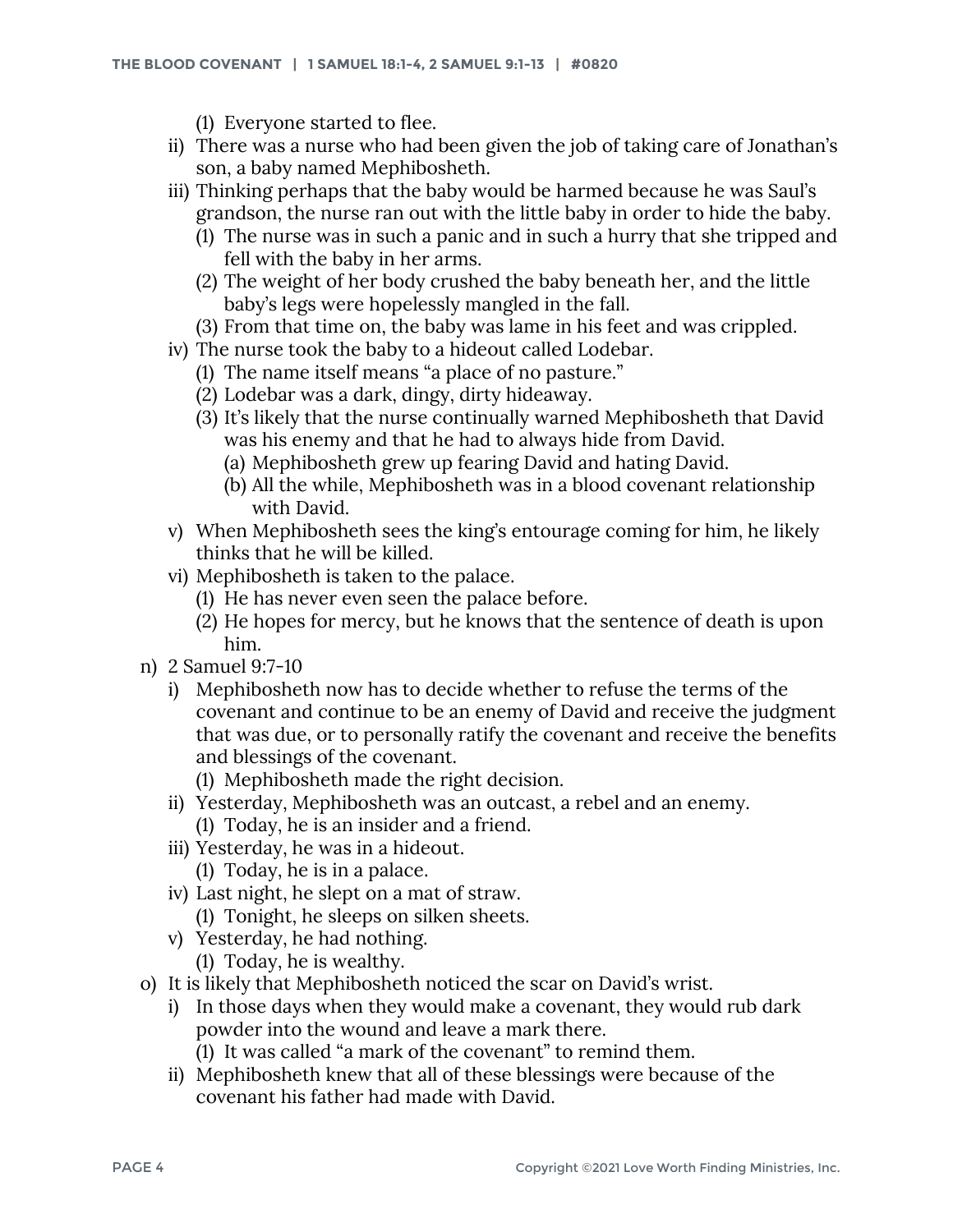- (1) He didn't deserve it and probably didn't completely understand it, but he did not deny it.
- (2) He enjoyed it.
- p) All of the Bible is about the blood covenant.
	- i) The Bible is divided into two parts:
		- (1) The Old Testament (the Old Covenant)
		- (2) The New Testament (the New Covenant)
			- (a) The words "testament" and "covenant" are the same word.
	- ii) Every blessing that we receive is a covenant blessing.
	- iii) Psalm 25:14
- q) What happened to David, Jonathan and Mephibosheth is a marvelous illustration of what happens to us when we become a Christian, a child of God.
	- i) When the Lord Jesus Christ died upon the cross, He entered into a blood covenant with God the Father on our behalf.
	- ii) Luke 22:20
		- (1) The Lord Jesus is instituting the Last Supper.
	- iii) In a covenant, there is a sharing, a mingling of blood.
	- iv) When Jesus died upon the cross, what kind of blood was shed?
		- (1) It was human blood because Jesus Christ was a human.
		- (2) It was also divine blood, for Jesus Christ is God.
			- (a) Acts 20:28
				- (i) God has purchased the church with His own blood.
	- v) When Jesus died upon the cross, God's blood and the blood of man were mingled.
		- (1) A covenant between God and man was made at the cross.
		- (2) Jesus is the God-man.
			- (a) He was as much man as though He were not God at all, and He was as much God as though He were not man at all.
			- (b) He wasn't half God and half man.
			- (c) He wasn't all man and no God.
			- (d) He is the God-man.
	- vi) On the cross when Jesus died, He was making an immutable, unbreakable and everlasting covenant between the sons and daughters of men and Almighty God.
		- (1) Because of what Jesus did, we can be forgiven.
	- vii)Jonathan pictures Jesus on the cross making a blood covenant for us.
- r) Mephibosheth represents us as an unsaved sinner.
	- i) Mephibosheth was an enemy by birth.
		- (1) So are we.
		- (2) Mephibosheth was born into the household of Saul.
	- ii) Mephibosheth was crippled by a fall.
		- (1) In the Garden of Eden, we were all spiritually and morally crippled.
		- (2) Therefore, Mephibosheth could not come on his own.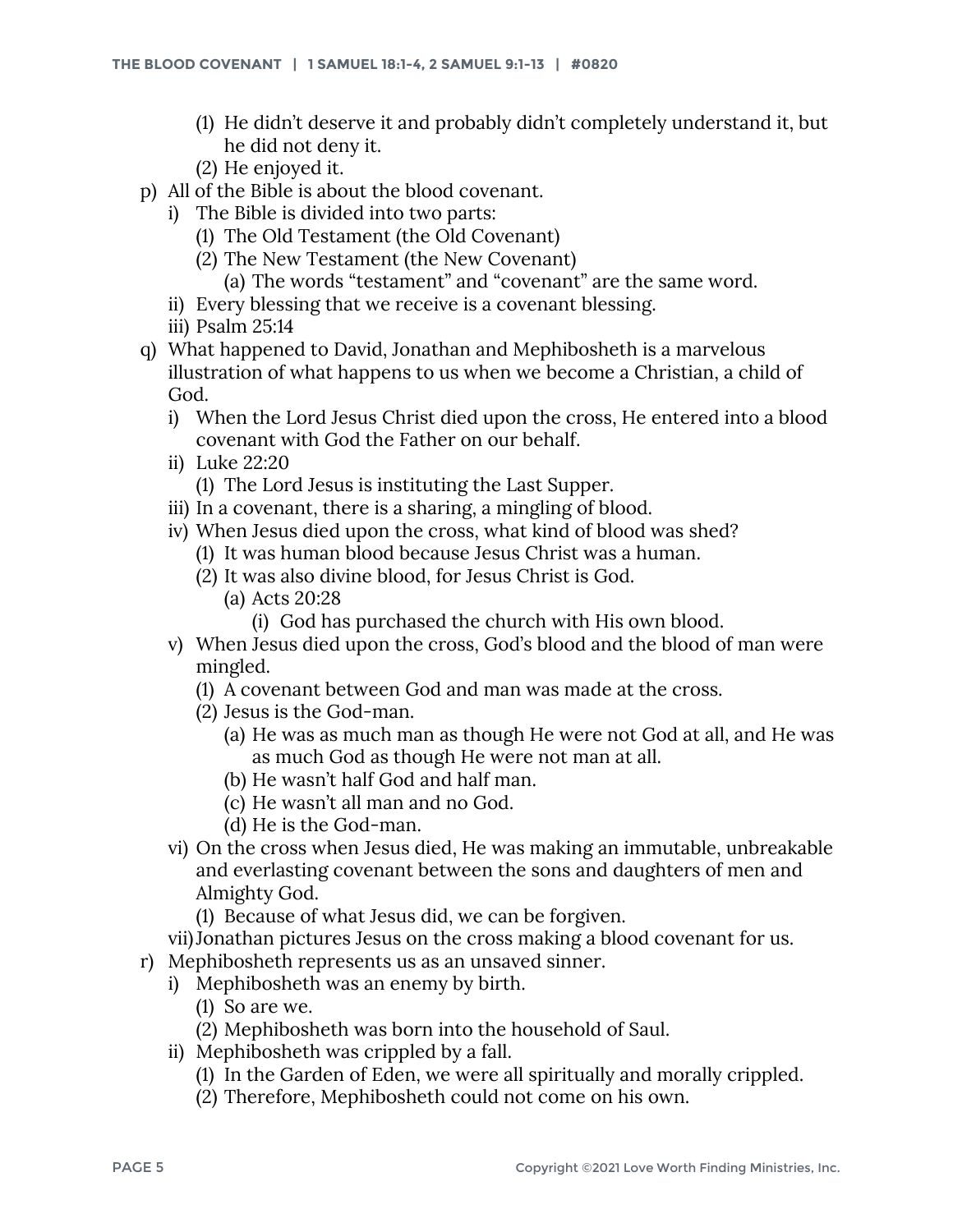- iii) He had to be sought, and he had to be brought.
	- (1) And so do we.
- iv) He was meant to reign, but he had lost his inheritance.
	- (1) He was meant to be a king, but he was living in exile.
	- (2) We were meant to reign.
		- (a) God made man to have dominion, but we've been living in a spiritual Lodebar.
- v) Mephibosheth was under the sentence of death.
	- (1) He deserved death, and so do we.
	- (2) He knew that he deserved death.
		- (a) 2 Samuel 9:8
- vi) He thought that David was his enemy when David was actually his friend.
- vii)This is a picture of every man, woman, boy and girl outside of Jesus Christ.
	- (1) We are deformed, dethroned, doomed and deceived.
- viii) Though Mephibosheth could not come (he had to be sought) and would not come (he had to be brought), he still had a decision to make. (1) 2 Samuel 9:1
	- (2) Ephesians 4:32
	- (3) Just as David forgave Mephibosheth for Jonathan's sake, God has forgiven us for Christ's sake.
- s) The rest of today's message will show us several things that we receive when we enter into a blood covenant with God through the Lord Jesus Christ, as illustrated by what Mephibosheth received when David forgave him so long ago.
- 2) THE KING'S FORGIVENESS (2 SAMUEL 9:7)
	- a) 2 Samuel 9:7
		- i) "Fear not" means that Mephibosheth was forgiven.
			- (1) The sentence of death was no longer upon him.
		- ii) The words "kindness" and "lovingkindness" are blood covenant words.
	- b) Psalm 51:1
		- i) Since "lovingkindness" is a blood covenant word, David knew that he could be forgiven.
	- c) Because of the blood covenant that the Lord Jesus Christ made on the cross, we have the King's forgiveness.
- 3) THE KING'S FELLOWSHIP (2 SAMUEL 9:7-13)
	- a) Four times in 2 Samuel 9, the Holy Spirit mentioned that Mephibosheth is eating at the king's table.
		- i) 2 Samuel 9:7
		- ii) 2 Samuel 9:10
		- iii) 2 Samuel 9:11
		- iv) 2 Samuel 9:13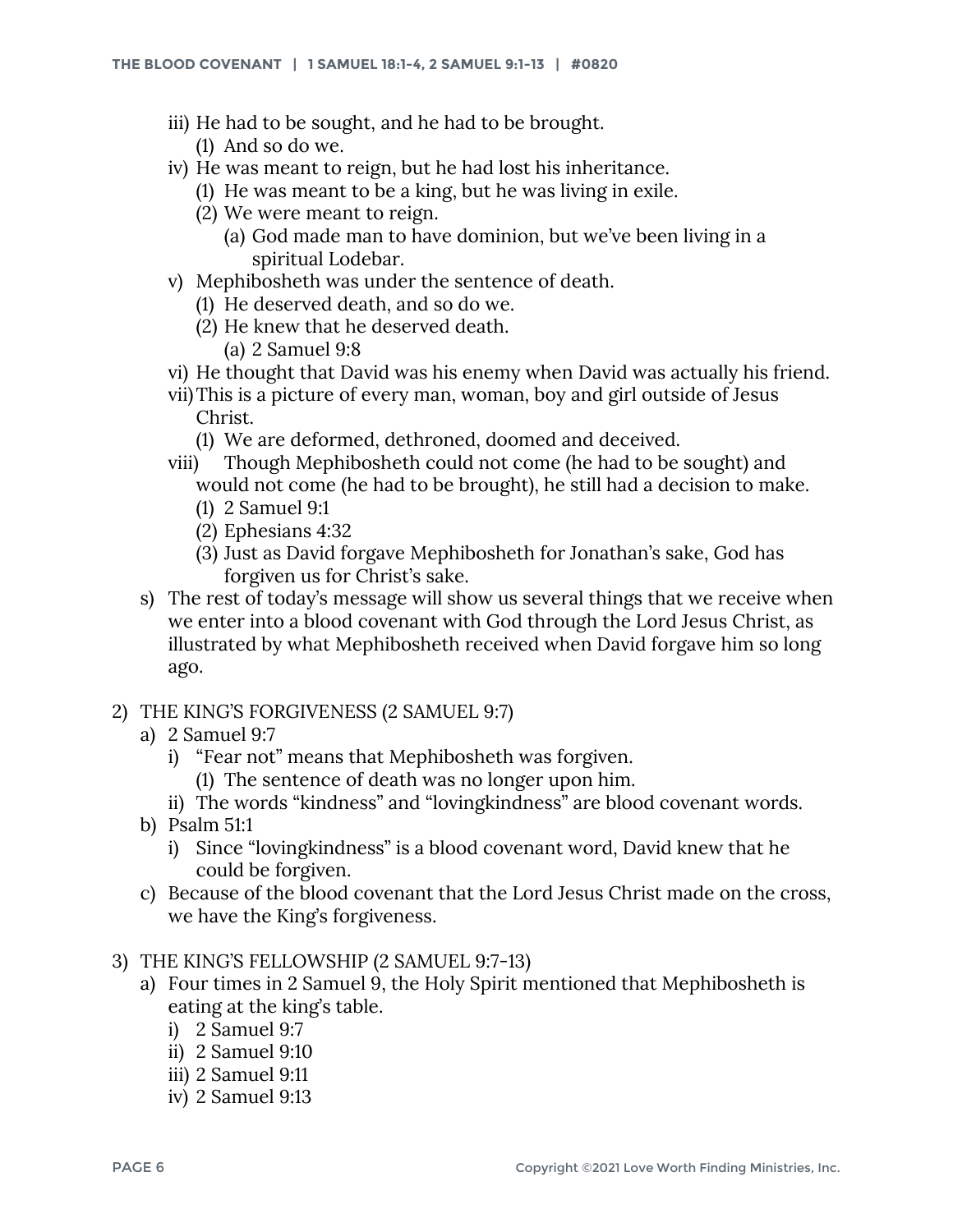- b) To sit down at someone's table as their guest signifies the most intimate of fellowship.
- c) We're very thankful to God for His forgiveness, but being saved is far more than getting our sins forgiven.
	- i) Our sins are forgiven so that we can have fellowship with the King.
- d) Mephibosheth was sitting at the king's table, not just for one meal, but continually.
	- i) 2 Samuel 9:7
- 4) THE KING'S FORTUNE (2 SAMUEL 9:9-10)
	- a) 2 Samuel 9:9-10
		- i) When we get saved, we also get the King's fortune.
	- b) Matthew 5:5
		- i) We are heirs and joint-heirs with the Lord Jesus.
	- c) Just as Mephibosheth received servants, we have also received servants.
		- i) Angels (ministering spirits) serve us and wait upon the children of God.
			- (1) Unseen angels that are God's special agents and servants to work for His dear children.
- 5) THE KING'S FAMILY
	- a) 1 John 3:1
	- b) As Christians, we are children of Almighty God through the blood covenant.
	- c) Because of what the Lord Jesus did for us on the cross, when God looks at us, He sees in us His own dear Son.
		- i) And we sit at His table, enjoying His fellowship as a child of the King.
		- ii) One day, we were rebels and outcasts.
			- (1) We were ruined and crippled.
		- iii) Then, we received Jesus Christ as our personal Savior and Lord.
			- (1) We ratified the terms of the covenant.
				- (a) We agreed with the terms of the covenant.
			- (2) We said "yes" to Jesus Christ (our Heavenly David).
		- iv) The next day, we're seated in Heavenly places.
			- (1) We're royal bluebloods seated with the King.
			- (2) The wealth of Heaven and Earth is ours.
				- (a) Matthew 5:5
			- (3) We are now sons and daughters of Almighty God.
	- d) When we realize all that we have through this covenant relationship, our first thought is that we're not worthy.
		- i) The devil will come alongside of us to enforce that thought of our unworthiness.
		- ii) We need to stop this kind of thinking.
			- (1) These blessings are not ours because of who we are or what we've done, but because of whose we are.
		- iii) It is true that we're not worthy.